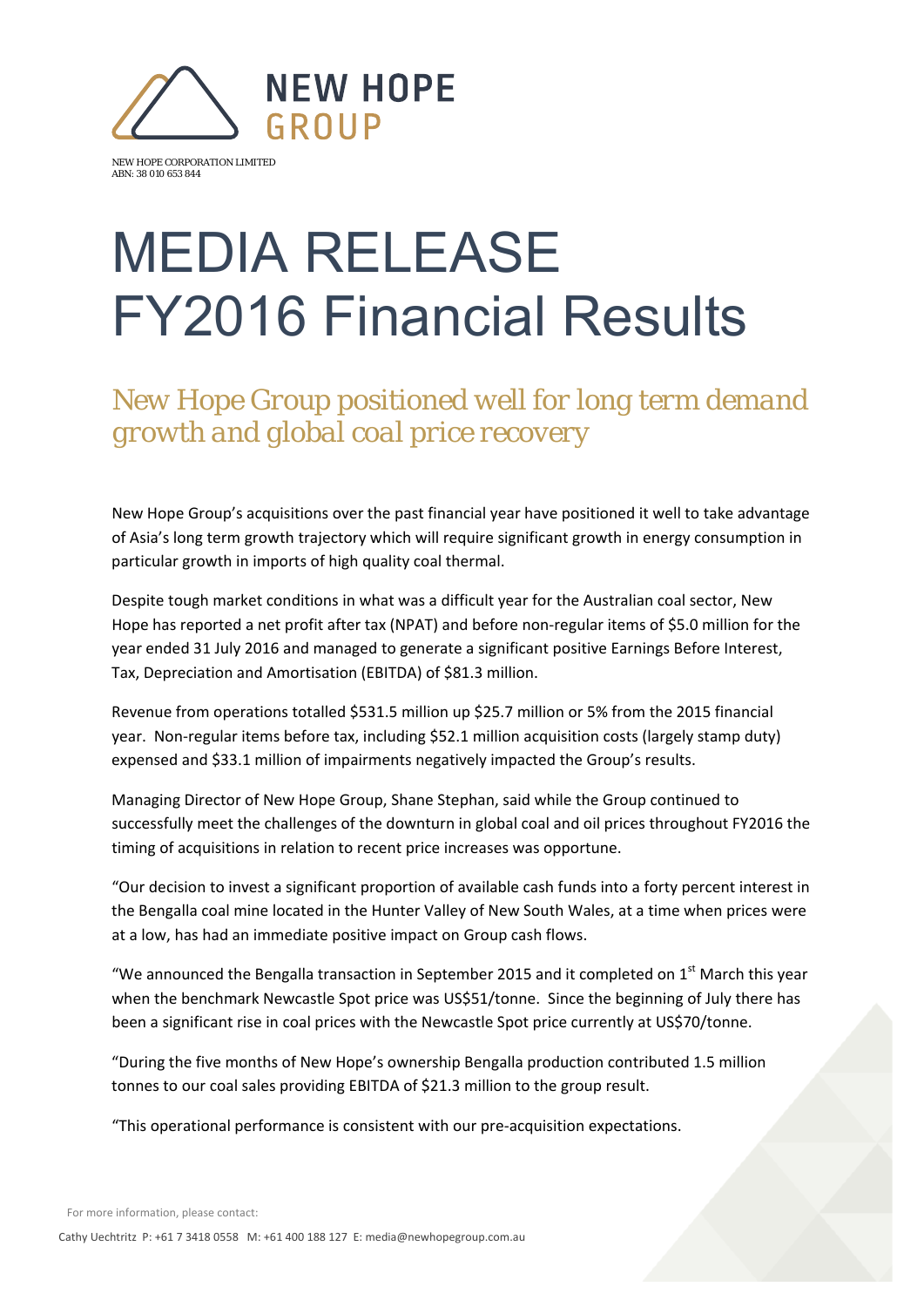"In the next financial year Bengalla should increase New Hope's equity production of thermal coal by approximately 3.5 million tonnes to a total of approximately 8.9 million tonnes" he said.

Mr Stephan said acquisitions by the Group's oil subsidiary Bridgeport Energy, had also positioned it well to improve production and financial performance in the future.

"Bridgeport is now the second largest conventional oil producer in Queensland and following significant investment in seismic studies is identifying drilling targets for oil exploration to take advantage of any increase in oil prices in the future" he said.

Mr Stephan said, "Another positive for the Group's coal operations was the delivery of the Queensland Competition Authority's final decision on Queensland Rail's 2015 Draft Access Undertaking for below rail users of the Western System. Once implemented, this decision will result in a more appropriate rail tariff going forward."

Other highlights for the year included the Group receiving two national awards.

"We're immensely proud of winning the Australian Business Awards ABA100 2016 Sustainability award for our rehabilitation work.

"Our Live Well, Work Well program also won the 2016 Australian Mines & Metals Association (AMMA) Industry Award for Health & Wellbeing.

"The outlook for the Group is very promising. While market conditions remained challenging throughout FY2016, the recent recovery in coal prices is starting to impact results. The majority of our coal contracts have prices which are index linked and therefore increases in spot prices do start to flow through to the financial results within months. Of course should the current spot prices be maintained they will have an impact upon the annual reference price negotiations.

"The high quality coals that New Hope produces will be demanded for many decades to come, in particular in the growing economies of North Asia.

"New Hope has a significant suite of coal growth projects in the North Surat as well as at Lenton, Colton and Yamala.

"We have refined our ability to operate safe low cost operations whilst maintaining excellent standards of mine rehabilitation.

"Having made the investments in both resources and corporate capability during the recent years of cyclical downturn the Group is now in a prime position to take advantage of potential increases in future coal and oil prices" he concluded.

(ends)



For more information, please contact: